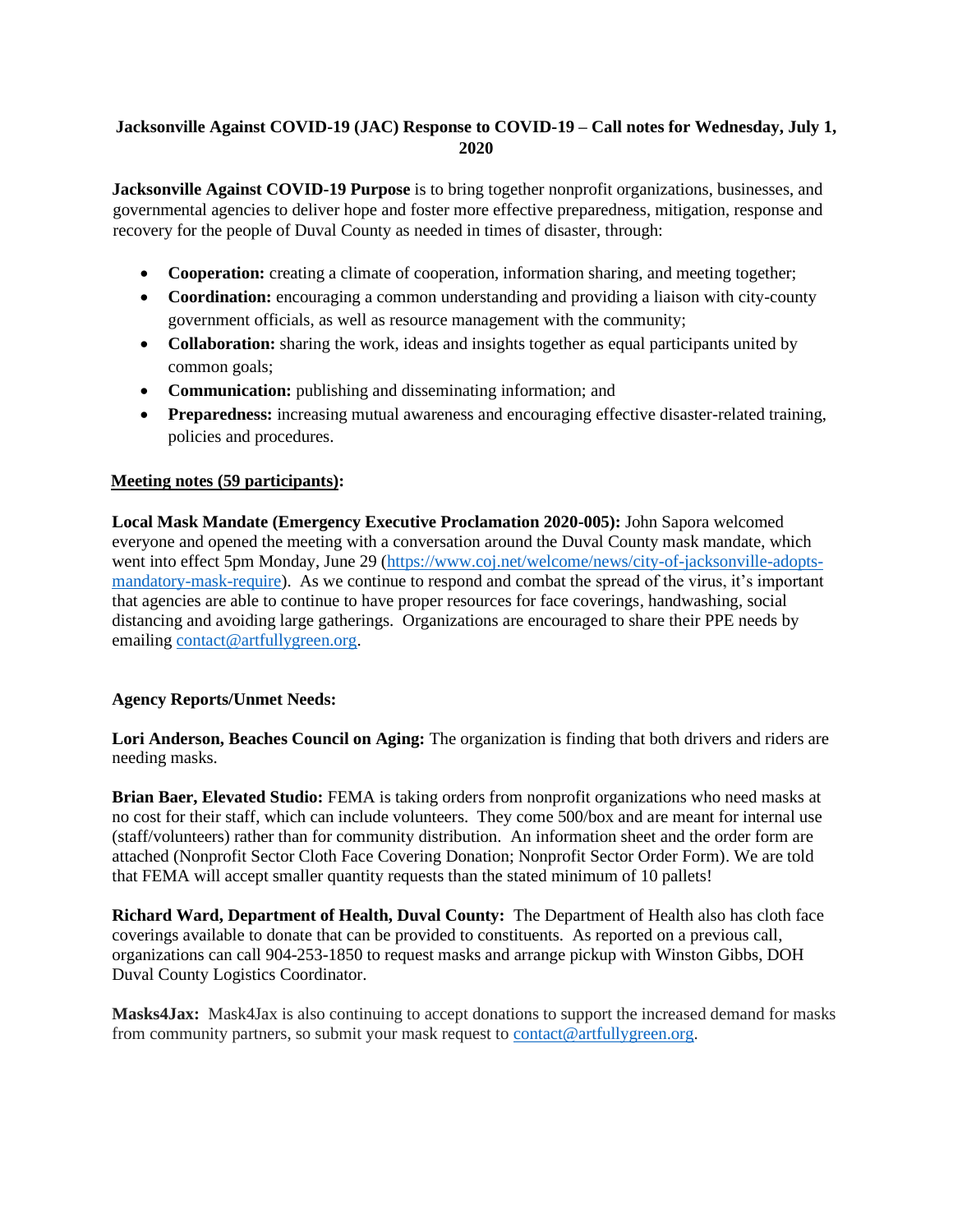**Karen Marino, Northeast Florida Community Action Agency (via chat):** NFCAA can use any masks that are available as we provide services in all NE counties to low-income communities.

**Jason Clark, Hunger Fight (via chat):** We are good on facemasks and gloves for right now. However, we may need to readdress our need for mask and gloves should the mandates still be effect in November.

**Responding to COVID's Impacts:** How do we approach our services and response over the next few months, as families and individuals continue to struggle and feel the impacts of COVID? JEA's moratorium on disconnections could end as early as July 7, and the moratorium on rental evictions was just extended through August 1. Many organizations commented on how unmet basic needs of individuals, families and businesses will continue to escalate this summer and for months to come, even if COVID is managed well.

**Brian Baer, Elevated Studio:** Brian noted the "COVID cliff" is a very steep one and encourages the JAC to organize in such a way that not only supports JAC partners in their own operations but also coordinates individual efforts with those of our governmental partners. The JAC needs to advocate to government and other resource partners to address escalating basic needs including housing, food insecurity, behavioral health, employment, child care, etc. Of particular concern is the large rental population in our area and the associated number of households that may be at risk when moratoriums expire.

**Paul Bell, Feeding Northeast Florida:** The organization continues to see an influx in households who have lost employment and anticipates the struggle to regain lost wages will last 12-18 months. The agency is working to increase its number of food pantry partners to meet the need. While grant funding has been generous to date and has allowed them to acquire a significant amount of shelf-stable food, there is concern that available funding is beginning to decrease. It's important that we keep legislators and the business community aware of the ongoing need that will be felt for at least the next year. FNEF has continued to have tremendous volunteer support even though they are in smaller numbers. They packed 3 million pounds of food in May and have seen triple the need over this time last year. The agency submitted grants to bring in more equipment to increase their efficiency in the warehouse as well as to request freezers and other means of storage for mobile pantries.

**Deirdre Conner, Nonprofit Center of NEFL:** The Nonprofit Center will be releasing research next week on COVID's impact on the nonprofit sector, specifically around organizational efforts and capacity needs moving forward. If anyone has any suggestions or questions surrounding that report, contact Deirdre at [dconner@nonprofitctr.org.](mailto:dconner@nonprofitctr.org)

**Angela Strain, WeCareJax** (via chat): We are seeing an increase in need for safety net health services as folks who lost jobs and health insurance are finding COBRA and marketplace options too expensive. We believe this will only escalate over the next 90 days, and likely beyond.

**Kelly Moorman Coggins, Hart Felt Ministries** (via chat): We are absolutely seeing an increased need with our seniors at Hart Felt for help with JEA bills, not to mention groceries. Some clients will have a difficult time applying for relief using online applications.

**Jose Morales, Center for Independent Living:** The agency is currently developing a process to distribute \$250 per person to assist with housing, utilities, or any other necessity who can demonstrated need and disability. It is the first time the agency is doing such a program so they are hoping to have the process established by the end of July. Jose thanked the many partners that participated in their Disaster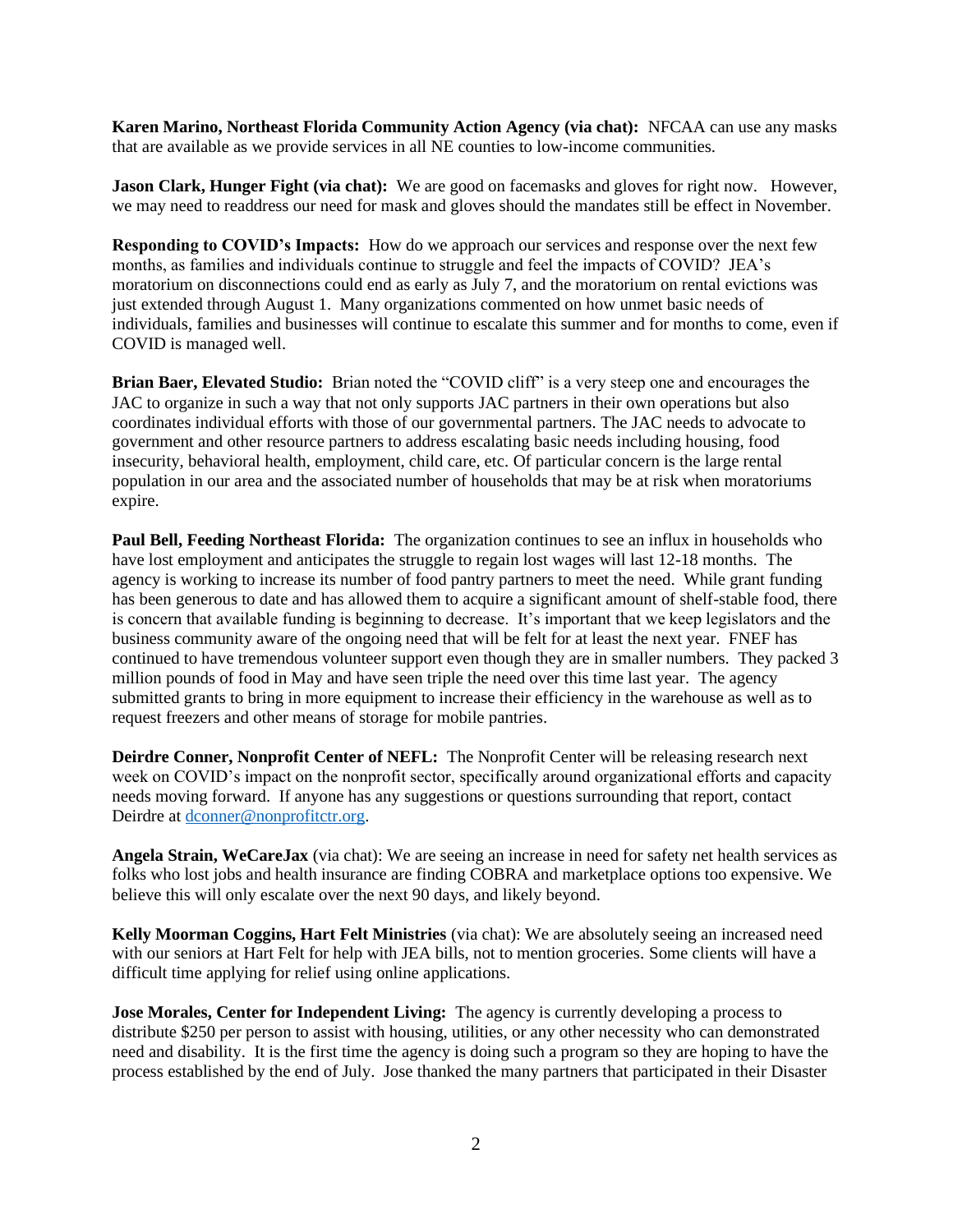Preparedness Conference last month. The link will be available on their website [\(www.ciljacksonville.org\)](http://www.ciljacksonville.org/).

**Issis Alvarez, Nonprofit Center (via chat):** Quick reminder: Kids Hope Alliance is launching their small providers academy this month. Any organization that plans to apply for their mini-grants must go through this academy. More info here:<http://kidshopealliance.org/small-provider-application/>

**Chelsea Reeves, American Heart Association** (via chat): heart.org has tons of information of heart health and wellness, moving more, sharing resources during this time. Free to download and share with others. Please contact me for more of heart health in the community. [Chelsea.reeves@heart.org](mailto:Chelsea.reeves@heart.org)

#### **Government Updates**

**City of Jacksonville Business Relief Grant Fund:** City Council approved \$16.5 million in grants directly to 72 nonprofits to assist with lost revenue or increased expenses due to COVID. Ordinance 2020-038-E.

**City of Jacksonville Mortgage, Rent & Utility Relief Fund:** The waitlist for the program has closed. The City continues to approve applicants and distribute funds. A timeline for distributing all funds is unknown at this time.

Prior to the meeting, Dawn Lockhart shared the following updates on behalf of the Mayor's Office:

**Homeless Shelter Taskforce**: All shelters continue to implement the sanitation and social distancing protocols to ensure public safety and there has not been any additional reports of positive tests. The Taskforce was recently awarded the Non-Profit Center of Northeast Florida's **Collective Impact award** for developing and coordinating a proactive plan to address COVID-19 in unsheltered residents. The Taskforce is now working on implementation of a housing strategy based on the recommendations from the recently released report: *Snapshot: A high-level review of the Regional Approach to Homelessness in Jacksonville* by Barbara Poppe.

**Food Delivery Taskforce:** Members agreed to formalize their efforts to expand the network of food and nutrition partners. The taskforce developed a member survey to evaluate system gaps and resources and is currently identifying the lead organization to carry these initiatives forward.

**Elizabeth Paulson, JEA Update:** The City Council approved \$2 million to allow JEA to provide 10,000 customers with a \$200 debit card to help pay their utility bill. In order to be eligible, the customer cannot have received the \$1,000 mortgage relief assistance from the city. Customers eligible for the JEA assistance were notified both by automated phone call and email. Online applications will open at noon July 2 and will be first-come, first-served. Once approved, the debit card will be mailed directly to the customer's home with the customer's name on it. They will then use the debit card to pay their utility account online. John Sapora asked how many customers are at risk of having their utilities disconnected. Elizabeth responded it's difficult to assess because the number changes daily, but as many as 20,000 residents were at risk at the peak. **JEA will resume disconnection of services starting July 7, 2020.** Customers are encouraged to act now to avoid disconnection if they have a past-due bill. Customers should contact JEA at **904-665-6000** to discuss flexible payment options. Customer Advisors are available by phone weekdays from 7 a.m. to 7 p.m. Customers may also explore billing and payment options at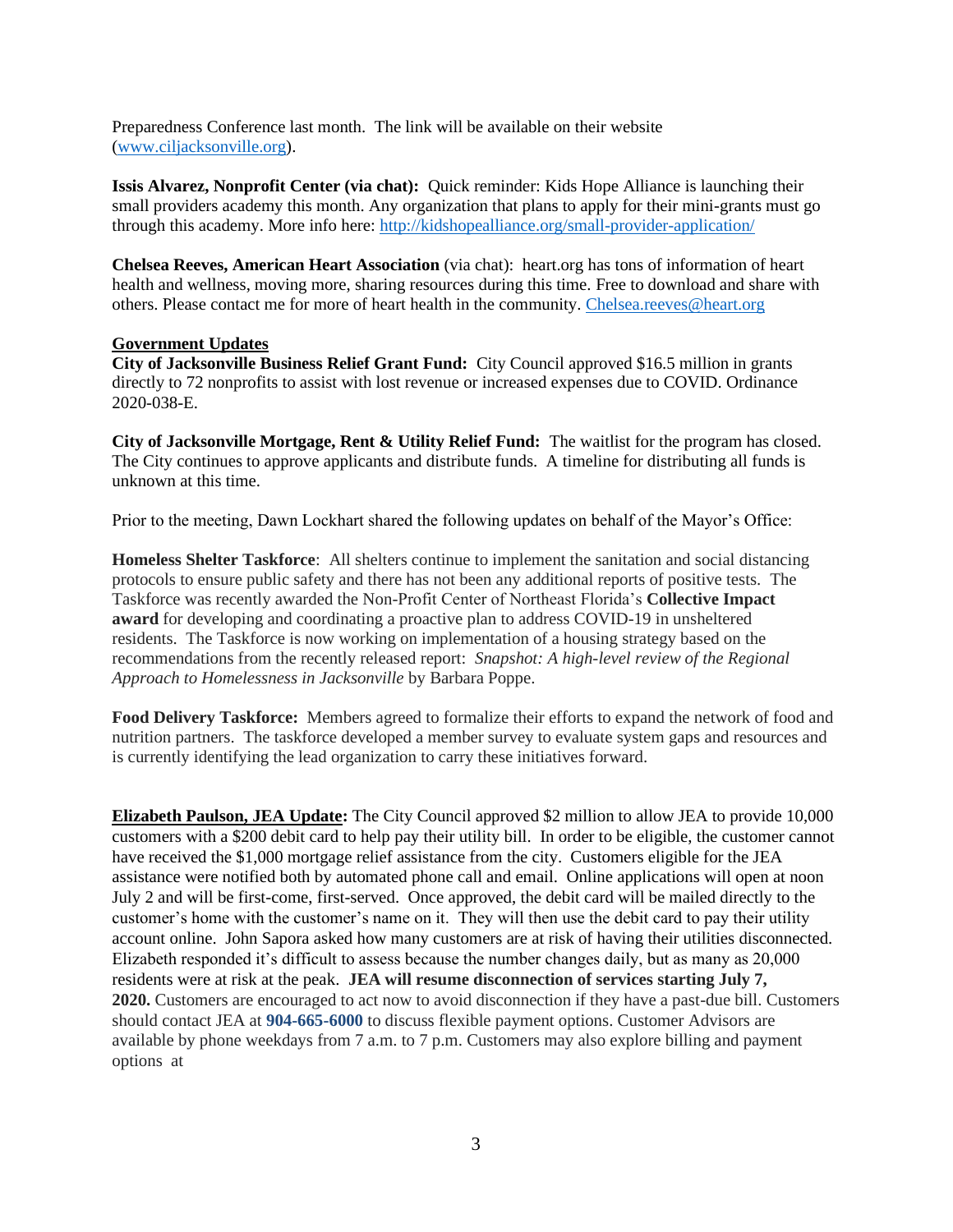**[https://www.jea.com/residential\\_customers/billing\\_and\\_payment\\_options/](https://www.jea.com/residential_customers/billing_and_payment_options/)**. Should **customers** need more help, including assistance beyond their utility bill, JEA is directing requests to **2-1-1** or **904-632- 0600**.

#### **Discussion on Homelessness & Housing Impacts:**

**Keath Biggers, Salvation Army:** The Sheltering Taskforce is also focusing on planning for the Republican National Convention and impacts to shelter programming. The Salvation Army continues to operate its pop-up shelter at its Church Street location and is serving 50-60 individuals per day. They are looking at an extension to the program which is currently set to expire at the end of July.

**Dawn Gilman, Changing Homelessness:** While an official radius for the security zone has not been announced, previous conventions operated with a 1 mile radius. Both Sulzbacher and Hubbard House operate locations within 1/10 mile of Veterans Memorial Arena, so planning is underway as to how to accommodate these individuals and to ensure that the homeless population is included in the RNC safety planning process. Dawn also reported they've seen an uptick in referrals from hospitals, shelters, and jails for non-congregate shelter for individuals who've tested positive for COVID-19. They are still waiting on federal dollars.

**Linda Joseph, Operation New Hope** (via chat): Is there an opportunity to create a roundtable to focus on COVID outbreaks in the local jails and to address the needs of returning formerly-incarcerated citizens that may or may not be affected? Please contact ljoseph@operationnewhope.com.

**LaShawnda Rainge, Hubbard House** (via chat): The organizations needs to move our 85 residents during the RNC. Any ideas where we could go for free or a sliding scale? Contact: [lrainge@hubbardhouse.org.](mailto:lrainge@hubbardhouse.org)

**James Coggin, Community Foundation** (via Chat): Is there local data that evidences the scale of the problem as it relates households at risk of eviction or foreclosure?

**Jeff Winkler, United Way** (via chat): We, along with Jacksonville Area Legal Aid are tracking the Eviction Lab's website: [https://evictionlab.org.](https://evictionlab.org/) JALA is tracking filings of evictions with the help of a law clerk. We are also working closely with JALA & some of our partners on piloting an Eviction Diversion program for Duval. This is still in the early stages.

#### **Disaster Preparation**

**2020-21 Storm Preparedness and Response Guide:** the annual JAXREADY Guide highlights lifesaving information for residents in all types of disasters. Most residents will receive the Guide via the US Mail but you can download and distribute electronically at [https://www.coj.net/jaxreadyguide.](https://www.coj.net/jaxreadyguide)

**Special Medical Needs Registry:** City Emergency Preparedness Division has a special medical needs registration to aid in assistance or shelter evacuation in the event of storm or other disaster. Each client must re-register each year to remain in the system. For more information, visit <https://www.coj.net/specialmedicalneeds> or call (904) 255-3172.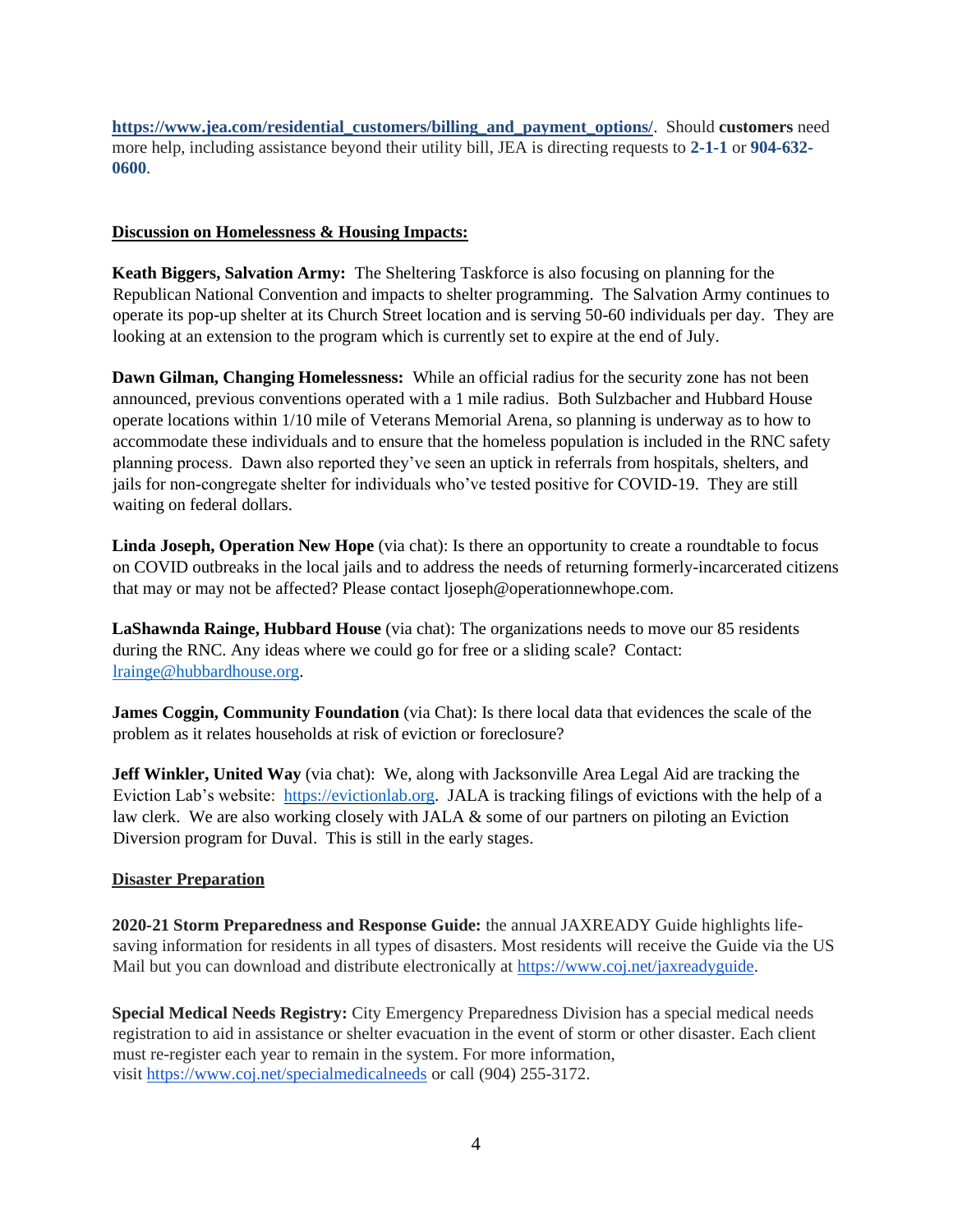**Hurricane Supply Checklist:** household storm preparedness is the first step in staying safe and creating resilient communities. Here is the latest Florida Department of Emergency Management checklist for preparing your household for storm season. Remember "**the first 72 is on you**", meaning your household needs to be able to survive for at least three days without assistance from relatives, neighbors or emergency responders. <https://floridadisaster.org/planprepare/hurricane-supply-checklist/>

**Skip Cramer, American Red Cross (via chat):** We all need to think through the impact of a large natural disaster combined with the building severity of the humanitarian crisis here, as it Impacts response and certainly recovery. It's sobering to consider.

#### **JAC Business**

**Approval of Executive Committee Slate:** The JAC's bylaws were approved at the first official membership meeting on June 17. The next step in our formation is to approve the slate of officers and at large members for the Executive Committee (see attached document). By unanimous voice vote, the slate was approved. This group functions like the board of directors so please contact us with ideas and any concerns.

**Priority Workgroups and Functional areas:** John shared the list of functional areas the JAC will be focusing on as we move forward. The JAC is looking for individuals with EOC and/or sheltering experience, as well as leads on warehouse and storage space in the event we need to provide donations management during a storm. John is particularly excited to work on the neighborhood and faith-based organizations workgroup which has a lot of potential to strengthen our network and ability to assess damage/impact and respond to disasters.

**Call to Action:** As newly-elected JAC chair, John ended the meeting with an appreciation for everyone's fine work and a call to action – a call to caring and excellence in building a sustainable, highly-effective coalition of diverse servant leaders who reach into the whole community to truly appreciate and address the unmet needs and suffering of our community neighbors. As we bring hope and some relief to one another, we experience the joy and fellowship of true community together, and are reminded that a secret of life is finding joy in the midst of suffering and uncertainty. Have a great 4th of July holiday and let freedom ring!

#### **Learning Opportunities**

**Florida Housing Coalition:** Please join the Florida Housing Coalition on Thursdays for free webinars to discuss the COVID-19 Response for Housing and Homelessness in Florida. This webinar will provide you with the new information and resources surrounding COVID-19, as well as guest speakers. On Fridays, the FHC hosts calls specific to disaster recovery. For more information and to register, visit flhousing.org.

**Nonprofit Center of Northeast Florida:** The Nonprofit Center has a number of upcoming training opportunities. [https://nonprofitctr.org/inspire\\_events/](https://nonprofitctr.org/inspire_events/)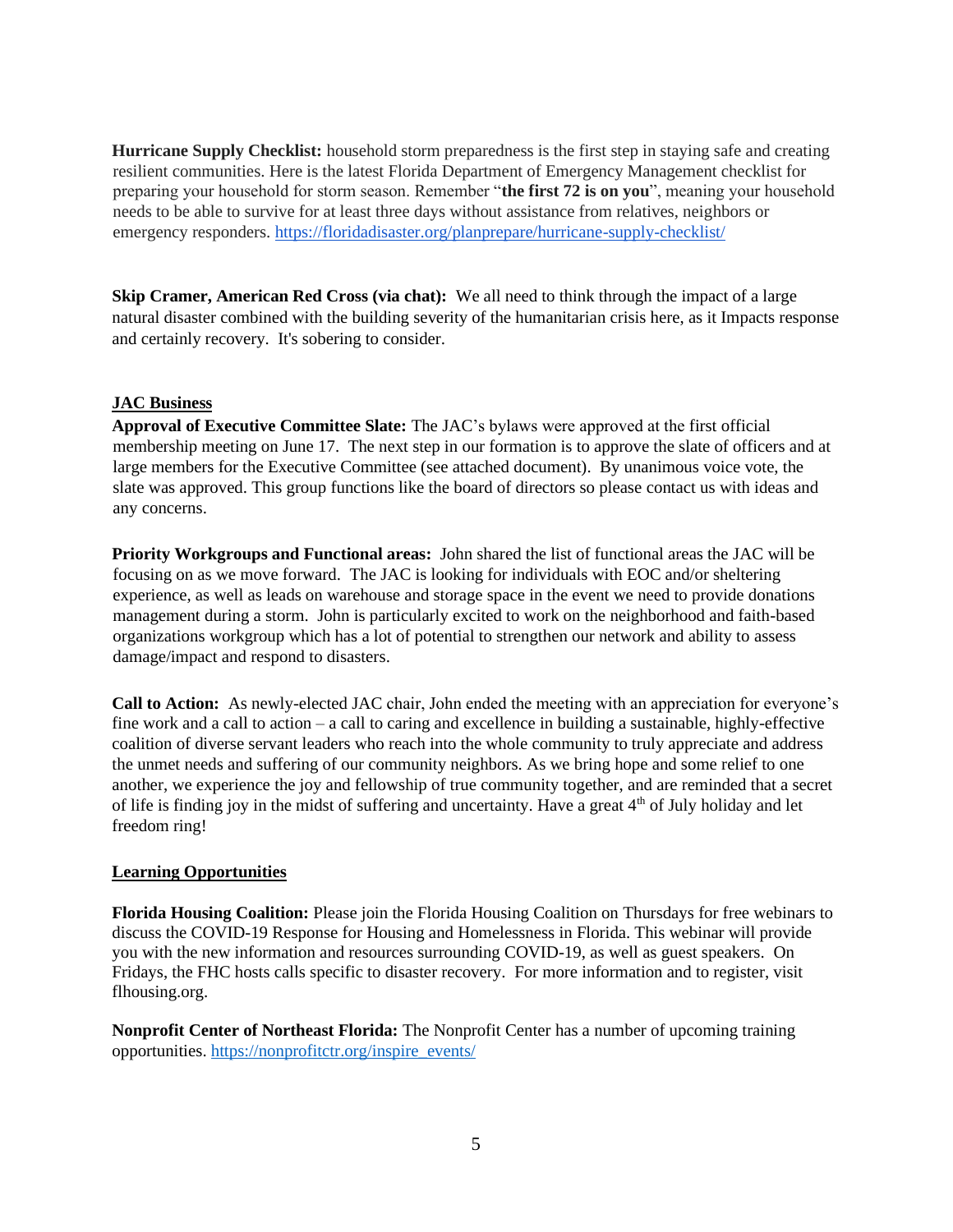["COVID-19 Pandemic Operational Guidance for the 2020 Hurricane Season.](https://lnks.gd/l/eyJhbGciOiJIUzI1NiJ9.eyJidWxsZXRpbl9saW5rX2lkIjoxMTAsInVyaSI6ImJwMjpjbGljayIsImJ1bGxldGluX2lkIjoiMjAyMDA2MTYuMjMwMzg5NjEiLCJ1cmwiOiJodHRwczovL3d3dy5mZW1hLmdvdi9tZWRpYS1saWJyYXJ5L2Fzc2V0cy9kb2N1bWVudHMvMTg4MjAzIn0.2k56cgn9qrGMr6odW0uqRHcf56wBnFYIqLpmN7gp0cA/s/981676149/br/79908961009-l)" FEMA released this guidance to help emergency managers and public health officials best prepare for disasters while continuing to respond to and recover from the coronavirus (COVID-19) pandemic. Download the "COVID-19 Pandemic Operational Guidance for the 2020 Hurricane Season" on the [FEMA website.](https://lnks.gd/l/eyJhbGciOiJIUzI1NiJ9.eyJidWxsZXRpbl9saW5rX2lkIjoxMTQsInVyaSI6ImJwMjpjbGljayIsImJ1bGxldGluX2lkIjoiMjAyMDA2MTYuMjMwMzg5NjEiLCJ1cmwiOiJodHRwczovL3d3dy5mZW1hLmdvdi9tZWRpYS1saWJyYXJ5L2Fzc2V0cy9kb2N1bWVudHMvMTg4MjAzIn0.yTCN7n1k2jC5MdAO7GBY2k_zcc7fQu5Wc-RF0M_LrqU/s/981676149/br/79908961009-l)

**FEMA Emergency Management Institute:** The Emergency Management Institute (EMI) offers selfpaced courses designed for people who have emergency management responsibilities and the general public. All are offered free-of-charge to those who qualify for enrollment[. https://training.fema.gov/is/](https://training.fema.gov/is/) Consider creating a FEMA SID and taking the following courses to help build personal disaster skills and community knowledge:

- $\triangleright$  IS-100.c Introduction to the Incident Command System (2 hours)
- $\triangleright$  IS-700.b Introduction to the National Incident Command System (3.5 hours)
- ➢ IS-800.d National Response Framework, An Introduction (2 hours)

#### **Standing Agency Resources & Information**

- Link to the City COVID-19 Recovery Resources is<https://www.coj.net/recoveryresources>
- To subscribe to the City of Jacksonville EOC COVID-19 SITREP Distribution List, send an email to: LISTSERV@LIST.COJ.NET and type "SUBSCRIBE COJ\_EOC\_SITUNIT" with NO other text, including signatures, in the message field.
- Monitor [www.jaxready.com/](http://www.jaxready.com/)virus for the latest Duval County disaster information.
- **630-CITY Helpline:** The City's helpline continues to support customers with routine inquiries about city services as well as answering questions regarding the virus. Staff are working remotely and referring to 211 and providers as needed.
- **211 Helpline and Resource Directory** <https://unitedwaynefl.org/get-help/> is the primary JAC source for what disaster resources are available from various organizations. 211 operators search this database to assist Helpline callers, so please REGISTER your organization and update your contact information and available resources. 211 manager is Don Earl – [donalde@uwnefl.org.](mailto:donalde@uwnefl.org) **\*\*Link for agencies to update their information with changes to schedule and services: <https://unitedwaynefl.org/get-help/update-agency-information/>**
- **Volunteers** If any organization has a need for volunteers, please contact Contact@artfullygreen.org with details and we will connect you. United Way Volunteer Hub Agency Page: [https://uwnefl.galaxydigital.com/covid-19-agency-information/ D](https://uwnefl.galaxydigital.com/covid-19-agency-information/)on't forget to track volunteer hours—may be beneficial for future funding proposals and required matches.
- Resource document for screening volunteers: <https://uwnefl.galaxydigital.com/files/dl/26f3d88ca8b72ab56c9aaf7b00e9734f/>
- **The Nonprofit Center** is maintaining information for nonprofits at [http://nonprofitctr.org/covid-](http://nonprofitctr.org/covid-19)[19.](http://nonprofitctr.org/covid-19)
- **AARP** has created a website for AARP Mutual Aid Groups, which are informal groups of volunteers that band together to find effective ways to support those people most in need who live in their local community. Mutual aid can include picking up groceries, providing financial assistance, or lending emotional support to your neighbors. [https://aarpcommunityconnections.org](https://aarpcommunityconnections.org/)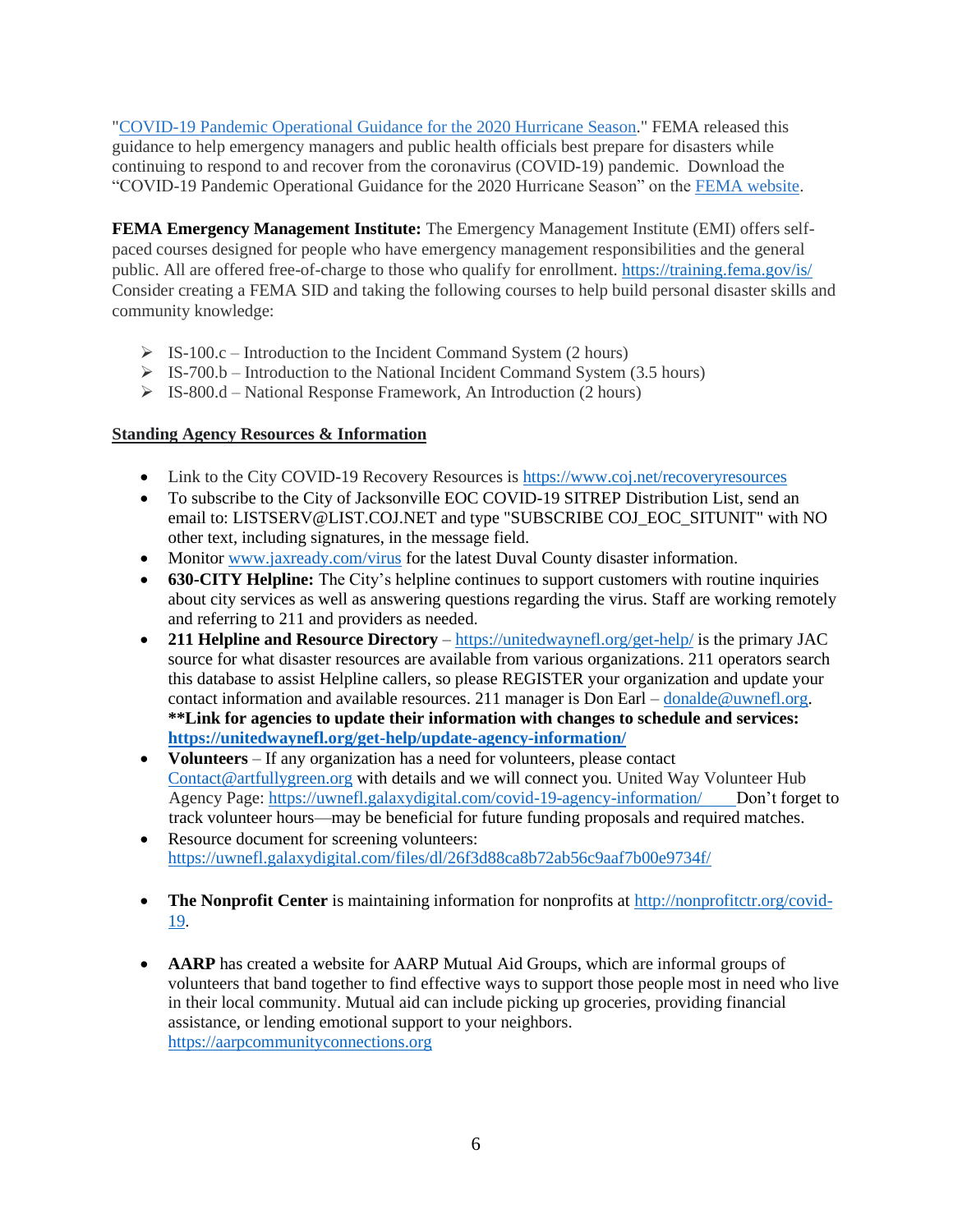• **Northeast Florida Regional Council:** NEFRC provides a host of emergency preparedness services for the public, private and government sectors in our seven-county region (Baker, Clay, Duval, Flagler, Nassau, Putnam and St. Johns). This includes but is not limited to the areas of natural hazard planning, hazardous materials and wastes, and training and exercise services. NEFRC maintains staff with expertise in emergency management. A Florida Professional Emergency Manager or FEMA Certified Master Exercise Practitioner will oversee all projects or programs.

The NEFRC, through a contract with the Florida Department of Health, also manages the Healthcare Coalition program for 18 counties throughout North Florida. Through planning, training, equipping and exercising, the Healthcare Coalitions are building a stronger, regional healthcare system. The Northeast Florida Healthcare Coalition is a group of healthcare and response organizations that collaborate to prepare for and respond to medical surge events. HCCs incentivize diverse and competitive health care organizations to work together for the community. [http://www.neflhcc.org/.](http://www.neflhcc.org/) Contacts are Eric Anderson [eanderson@nefrc.org](mailto:eanderson@nefrc.org) and Leigh Wisley at [lwisley@nefrc.org.](mailto:lwisley@nefrc.org)

**Ordering Supplies:** The City of Jacksonville EOC is currently processing supply order requests only from first responders and healthcare facilities, so nonprofit organizations need to use other vendors for PPE and other supplies. Given the increased demand from businesses as communities reopen for business, please send any recommended suppliers to [contact@artfullygreen.org](mailto:coad@duvaldisasterrecovery.org) for dissemination to other JAC members.

#### **PPE Resources**

If your direct service organization needs supplies such as manufactured masks, gloves, face shields, handwashing stations, hand sanitizer, digital thermometers, etc., please email [contact@artfullygreen.org,](mailto:coad@duvaldisasterrecovery.org) and the Jacksonville Against COVID-19 will gather orders and coordinate to help source those unmet needs. On the other hand, if your group is a source of masks, either DIY or manufactured masks, please email the JAC to coordinate your source with the unmet needs.

**Florida Department of Health, Duval County,** has cloth face coverings available for community distribution at no cost. To request masks, call 904-253-1850. You will be contacted to arrange pick up.

**Rethreaded** is making masks for frontline healthcare workers and for sale to the public. <https://www.rethreaded.com/products/cottonmask>

**YMCA** has a New Americans Welcome Center program where participants (ladies from Colombia, Venezuela, Ethiopia, to name a few) have been sewing face masks and selling them for \$5/each. This is helping participants make some money for their families. Please call (904) 530- 2549 – Amber Dodge, New Americans Welcome Center Coordinator.

**Vendors** with reasonable pricing for gloves and sanitizer for those looking to purchase:

• **Gloves (Latex/Vinyl)**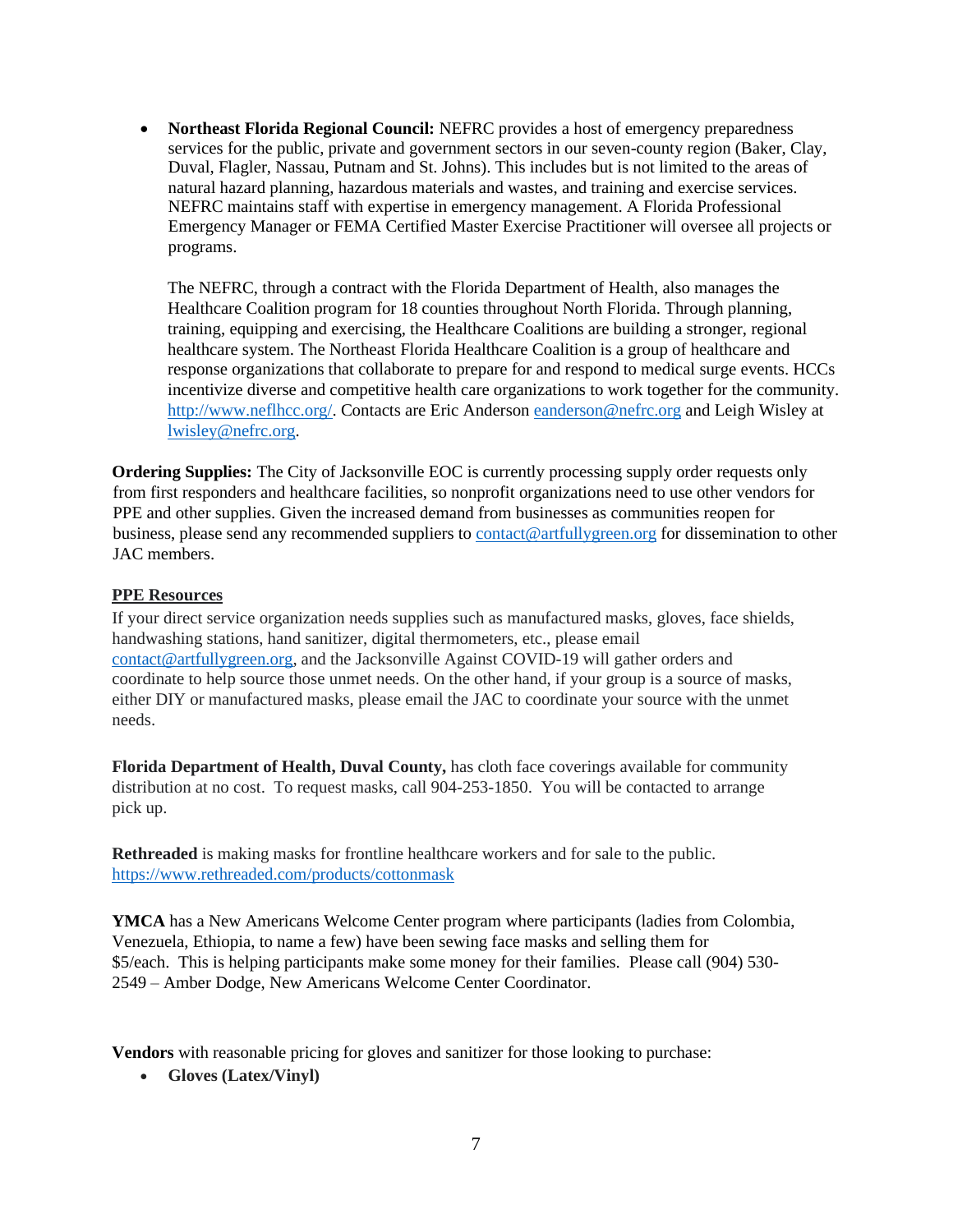- o Apollo Packaging: Ken Petsch (904) 683-3976 or [ken@apollopackaging.com](mailto:ken@apollopackaging.com)
- o \$70/case of 1000 (10 boxes of 100 pairs per case)

## • **Hand Sanitizer**

- o Indoff: Don Compton (904) 517-7268 or [don.compton@indoff.com](mailto:don.compton@indoff.com)
- $\degree$  96 2oz bottles = \$298
- $\degree$  12 32oz bottles = \$295

## **Spiritual & Emotional Care Resources**

- <https://emergency.cdc.gov/coping/responders.asp>"Responding to disasters is both rewarding and challenging work. Sources of stress for emergency responders may include witnessing human suffering, risk of personal harm, intense workloads, life-and-death decisions, and separation from family. Stress prevention and management is critical for responders to stay well and to continue to help in the situation. There are important steps responders should take before, during, and after an event. To take care of others, responders must be feeling well and thinking clearly."
- **Office of Population Health, Humana Military:** The program is maintaining a resource guide for active-duty military families. For questions and updated information please contact Lavender Morrison at [Lmorrison2@humana.com.](mailto:Lmorrison2@humana.com) Pre-COVID-19 project outline and purpose can also be found on our website [www.humanamilitary.com/populationhealth.](http://www.humanamilitary.com/populationhealth)
- **Florida Blue Emotional Support Helpline:** Florida Blue is offering a free 24-hour, bilingual emotional support helpline for all Floridians. Any Floridian, including those who are uninsured or insured by another company, can call **833-848-1762** for help dealing with feelings of stress, anxiety, grief, or fear related to COVID-19.
- **Pray Jacksonville Phone bank:** The Pray Jacksonville phone line is 904-990-1777. About 40 people are standing by ready to support individuals who call seeking spiritual and emotional guidance.
- **Presbyterian Disaster Assistance** *Building Resilience* **webinars for Faith Leaders and General Audiences**: These one-hour programs are designed to increase participants' understanding of their own signs of stress and to teach in-the-moment tools to engage the relaxation response in body and mind. These webinars are designed for faith leaders and anyone responding to the COVID-19 situation and will engage participants in responding to questions and prompts to help create a personalized self- care and resilience-building plan. Those attending will build on their experience while practicing new tools that have been shown to be effective in sustaining our capacity to serve in the midst of challenging circumstances. These webinars have been pre-recorded and are available to view at your convenience. Visit [www.bit.ly/PDAESCwebinar](http://www.bit.ly/PDAESCwebinar) for more information.
- **American Red Cross/Bereavement and Grief Assistance:** The American Red Cross is offering a [Virtual Family Assistance Center \(VFAC\)](https://www.redcross.org/virtual-family-assistance-center.html) to support families struggling with loss and grief due to the ongoing coronavirus pandemic. People can visit [redcross.org/VFAC](http://redcross.org/VFAC) to access a support hub with special virtual programs, information, referrals and other services to support families in need. The hub will also connect people to community resources provided by partners in their area. All support is provided virtually and is completely confidential and free.

#### **Other Helpful Info:**

• **FL VOAD**: The state VOAD recently announced regular calls will occur on the 2<sup>nd</sup> Tuesday of the month at 3pm. To be added to the invitation list, please email [flvoadmeetings@outlook.com.](mailto:flvoadmeetings@outlook.com)